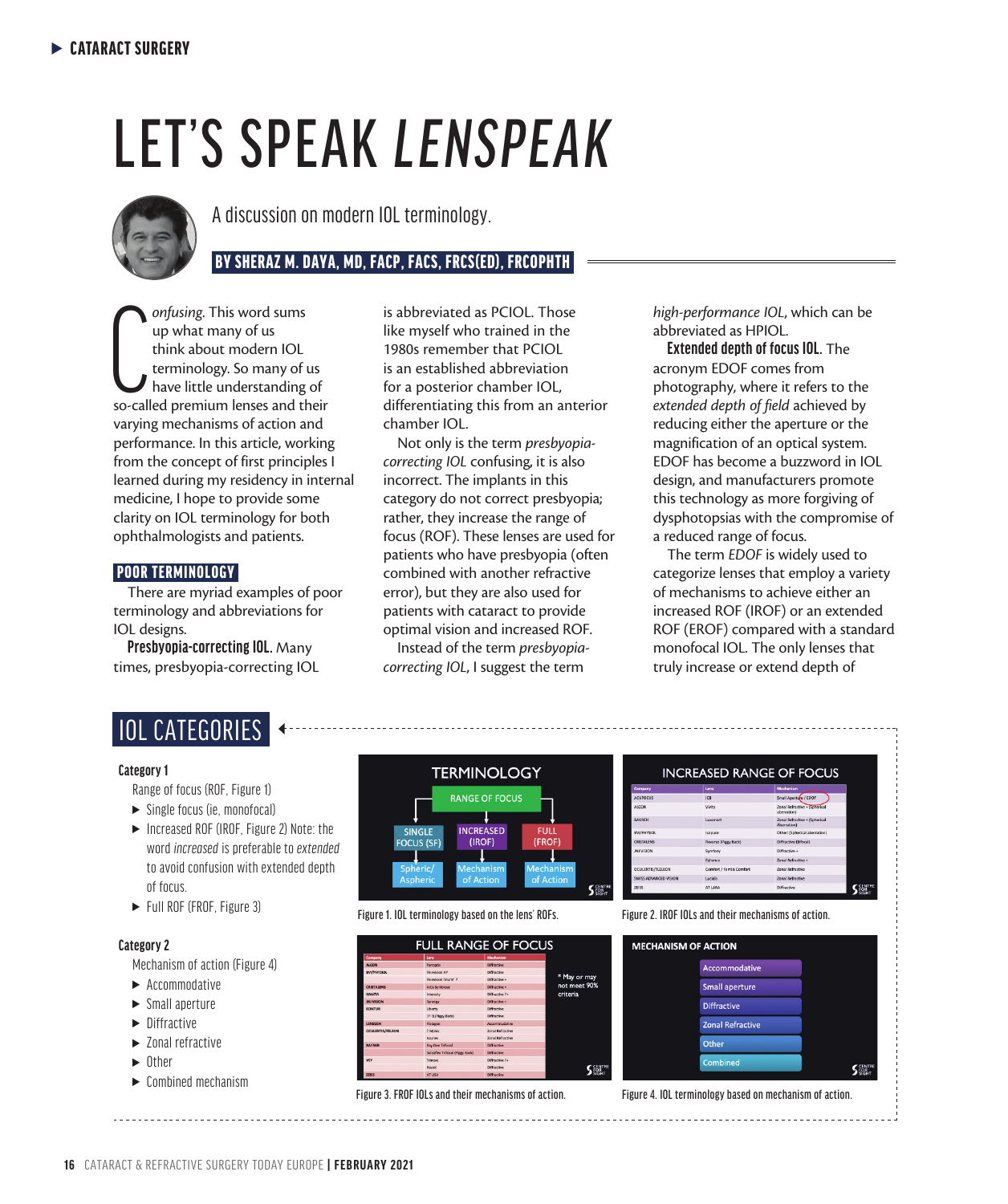field are small-aperture (ie, pinhole) lenses such as the IC8 (AcuFocus) and XtraFocus Pinhole Implant (Morcher). The remainder are either EROF or IROF implants.

The EDOF designation has been adopted (incorrectly in my view) by the American National Standards Institute (Z80.35-2018) and was published as early as 2015 in the AAO's Task Force on Consensus on Testing of EDOF Lenses.<sup>1</sup> The EDOF lens category is an example of poor terminology that has been promulgated over time. The pretense that these lenses equate to less dysphotoptic phenomenon has prompted other manufacturers to jump on the bandwagon.

#### **MISCONCEPTIONS, CONTROVERSY,** AND A PROPOSAL

I am baffled by the excitement surrounding EDOF lenses because it appears to ignore three big misconceptions and one controversy.

<sup>s</sup> **Misconception No. 1.** EDOF and IROF lenses are easier for patients to adapt to and more forgiving than other lenses, such as full ROF (FROF) lenses like trifocals.

► Misconception No. 2. Patients are less likely to experience postoperative dysphotopsias with EDOF (IROF) lenses. This is not true. The mechanisms of action of some lenses in this category may result in halos, glare, starbursts, and poor crisp focus.

<sup>s</sup> **Misconception No. 3.** EDOF/IROF lenses behave similarly from eye to eye and from patient to patient and is the only variable.

As with all lenses, performance varies among EDOF and IROF lenses, and reliably meeting the expectations of both surgeons and patients can be challenging. The optical performance of an IOL is only one variable in achieving the desired result. Other variables include the following:

• Corneal optics, which depend on shape and level of asphericity and asymmetric aberrations;

- A mean mesopic postoperative pupil size of about 4 mm (personal data);
- Axial length, especially from the posterior nodal point to the fovea (eyes with a short axial length have a more obtuse conoid of Sturm and are less forgiving than long eyes with a thin conoid of Sturm); and
- Capacity for neural adaptation of the recipient.

**Controversy.** I have observed the debates about classifying some of the new IOL designs as true EDOF, enhanced monofocal, and monofocal plus. All increase ROF to some level, but those that do not meet the American National Standards Institute definition for EDOF must be classified with alternative terminology.

What is obvious is the interplay between three factors:

- No. 1: Lens performance in terms of ROF;
- No. 2: The mechanism of action used to achieve higher performance; and
- No. 3: The propensity for visual disturbances.

**A proposal.** The American-European Congress of Ophthalmic Surgeons (AECOS) 2020 Summer Series featured a symposium on presbyopia that included discussion about IOL terminology. To prepare for the session, the AECOS program chairs contacted all known manufacturers of high-performance lenses and requested the performance data submitted to regulatory approval authorities and descriptions of the mechanisms of action of their IOLs.

The response from industry was good—although only a few actually provided performance data that had been submitted for CE Mark or US FDA approval. The consensus of the panel discussion was that the term *EDOF* was ill-suited to this group of lenses for two reasons:

▶ **No. 1.** The acronym EDOF typically stands for extended depth of focus, as noted earlier, and should be reserved to describe a lens mechanism of action.

▶ **No. 2.** Current IOL terminology should separate lens performance

(ie, ROF) from mechanism of action (see the sidebar *IOL Categories* on the previous page).

Based on company responses to the AECOS prompt, we classified the commonly available lenses according to range of performance and mechanism of action (Figures 2 and 3 in the *IOL Categories* sidebar). As noted earlier, the extent of dysphotopsias after IOL implantation varies considerably based on the IOL's mechanism of action, level of defocus achieved postoperatively, corneal optics, subjective perception, and neural adaptation.

The terms *IROF* and *FROF* may be less confusing than terms such as *enhanced monofocal* or *monofocal plus*. They also avoid categorizing IOLs based on a mixture of characteristics related to mechanism of action and performance. The goal of IOL terminology is to simplify what patients should expect in terms of performance and what they might have to contend with in terms of initial side effects (dysphotopsias) based on the mechanism of action.

The incidence and type of postoperative dysphotopsias for each type of lens was not included in AECOS' proposed categorization of IOLs, but it may be a useful addition to consider.

#### CONCLUSION

The purpose of categorizing lens terminology is to relay information to patients without confusing them. As things stand, there is considerable confusion even among surgeons. Clear, simple terminology can help ophthalmologists understand what is available to patients, and using this terminology can help patients to make informed decisions. If providers collaborate with the ophthalmic manufacturers and vision scientists who provide IOL technology, I am confident an agreement on language can be reached.

A continuation of the conversation on IOL terminology may be found in our digital exclusive content. Scan the QR